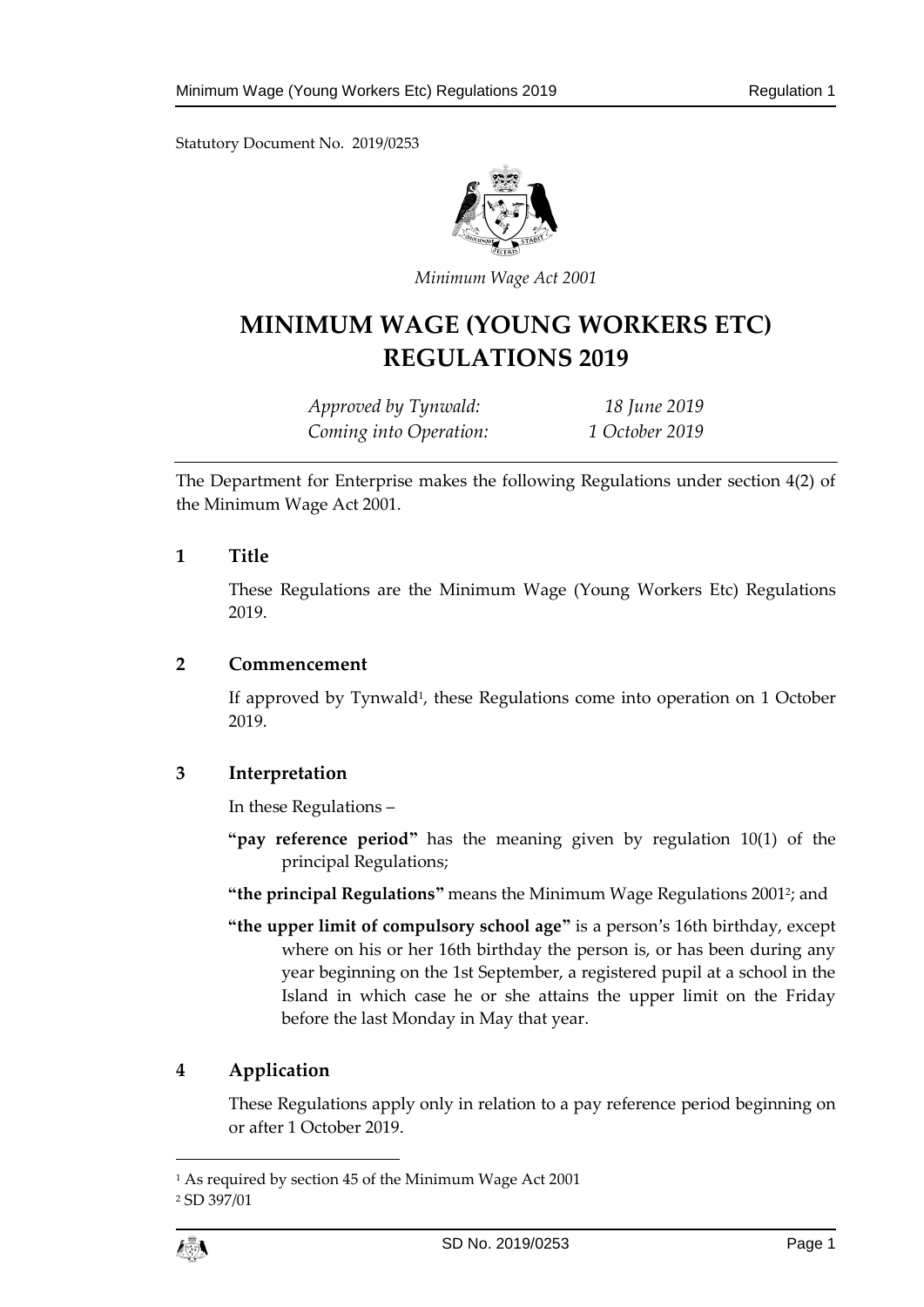## **5 Rates of minimum wage for young workers**

- (1) The hourly rate of the minimum wage is £6.15 for a worker who has attained the upper limit of compulsory school age but who has not attained the age of 18.
- (2) Paragraph (1) does not apply in relation to a worker who, by virtue of regulation 12 of the principal Regulations, does not qualify for the minimum wage.

## **6 Rate of minimum wage for development workers**

- (1) The hourly rate of the minimum wage is  $\text{\textsterling}7.30$  for a development worker.
- (2) Paragraph (1) does not apply in relation to a worker who, by virtue of regulation 12 of the principal Regulations, does not qualify for the minimum wage.
- (3) In this regulation, "a development worker" is a worker who
	- (a) has attained the age of 18;
	- (b) is within the first 6 months after the commencement of his or her employment with an employer;
	- (c) has not previously been employed either by that employer or by an associated employer (within the meaning of section 173(7) of the Employment Act 2006) of that employer; and
	- (d) has entered into an agreement with the employer requiring the worker to take part in accredited training on at least 26 days between the commencement of his or her employment or, if later, the day upon which he or she entered into the agreement, and the end of the 6 month period referred to in paragraph (b).
- (4) For the purposes of paragraph (3)(b) a worker does not commence employment with an employer where he or she has previously been employed by another employer and continuity of employment is preserved between the 2 employments by Schedule 5 to the Employment Act 2006 or any other enactment.
- (5) In paragraph  $(3)(d)$  "accredited training" means training  $-$ 
	- (a) provided to a recognised industry standard; and
	- (b) approved by the Department of Education, Sport and Culture.

## **7 Revocation**

The Minimum Wage (Young Workers) Regulations 2018<sup>3</sup> are revoked.

-



<sup>3</sup> SD 2018/0176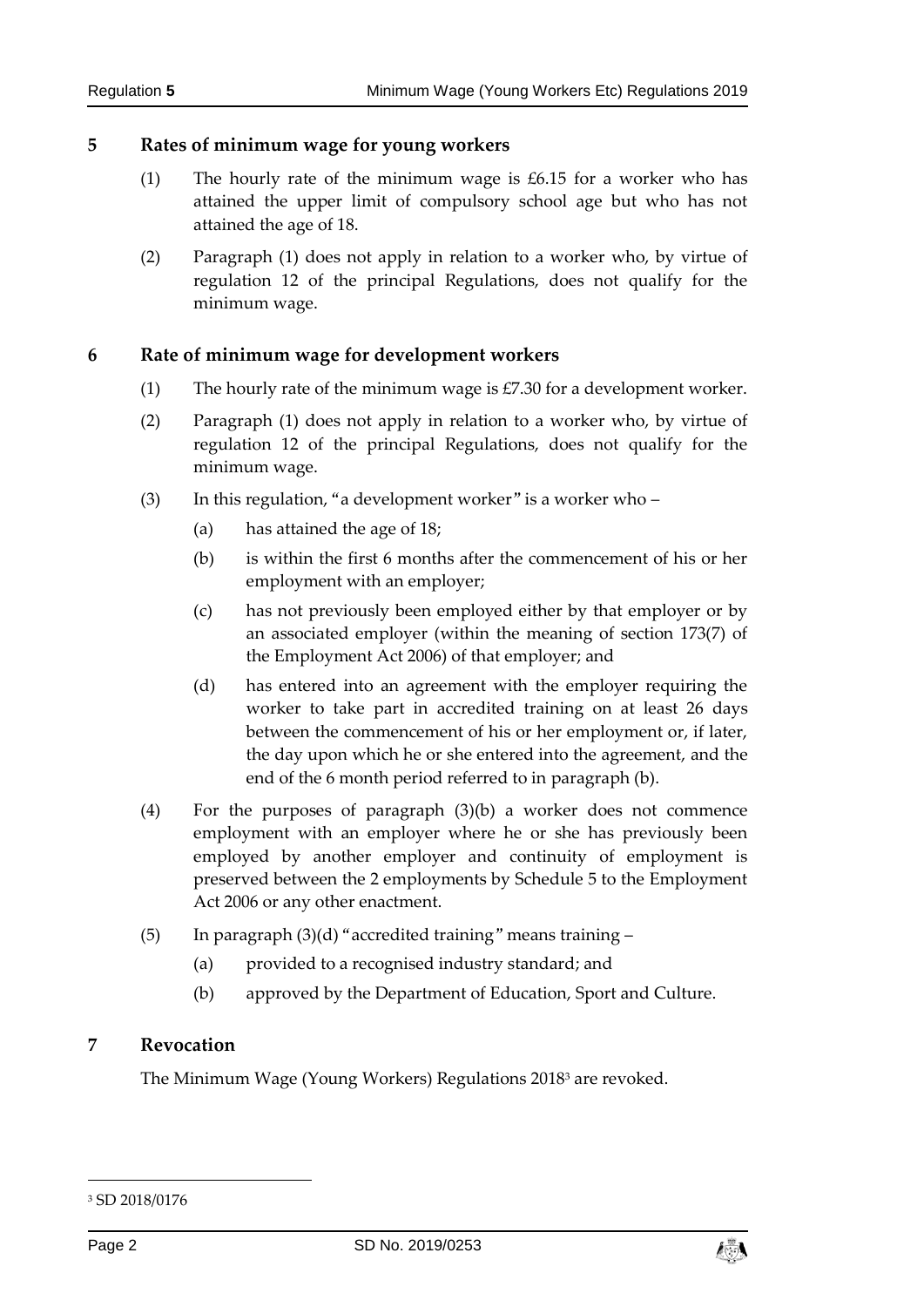#### **MADE 23 MAY 2019**

## **LAWRIE HOOPER**

*Member of the Department for Enterprise*

*Signed by authority of the Minister for Enterprise*